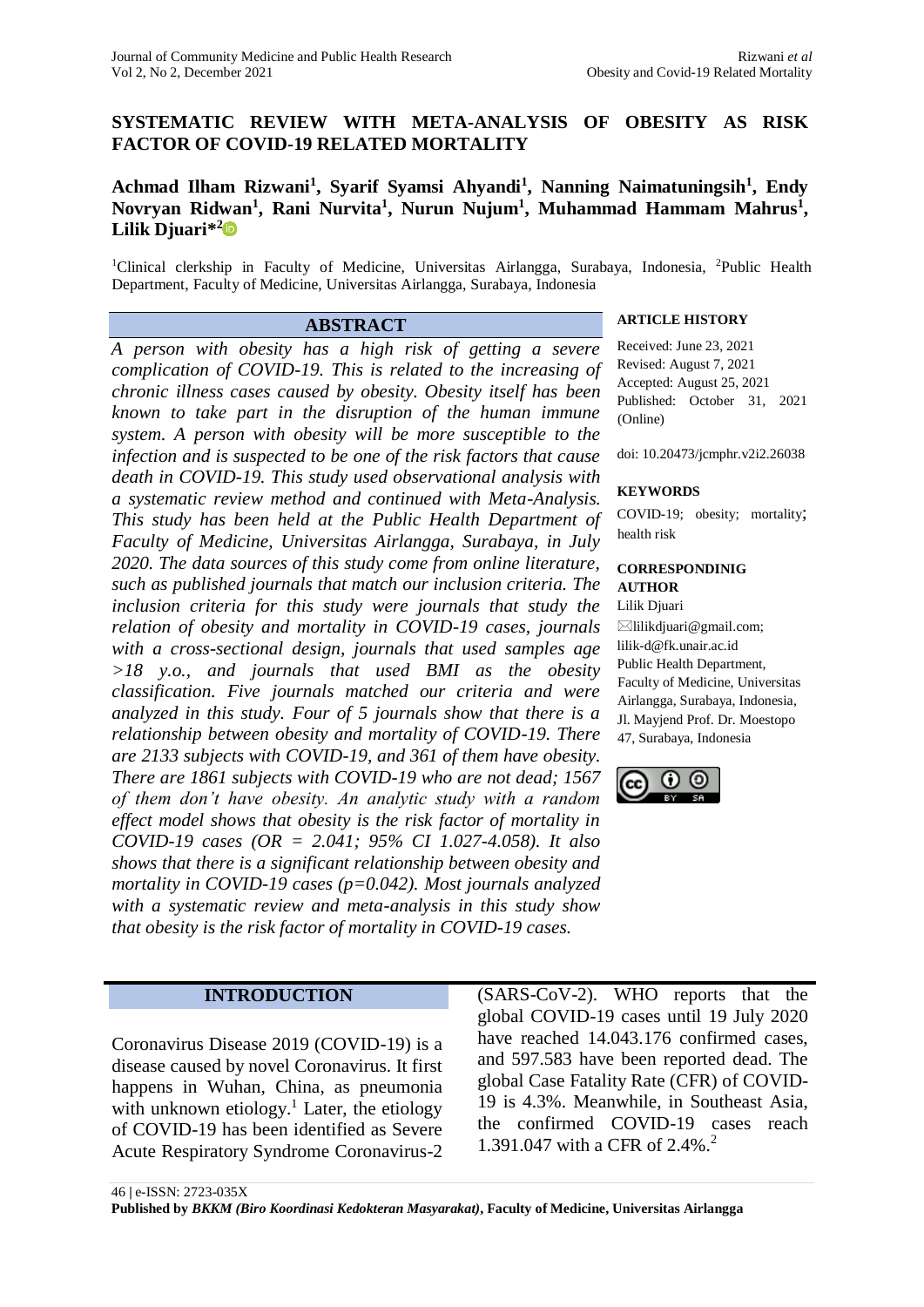The Ministry of Health of the Republic of Indonesia reports that COVID-19 cases in Indonesia until 20 June 2020 have reached 88.214 confirmed cases with a CFR of  $4.8\%$ <sup>3</sup>

Obesity increases the risk of chronic illnesses, such as type-2 diabetes mellitus, cardiovascular disease, cancer, disability, and depression.

A person with obesity has a high risk of getting severe complications in the COVID-19 cases. This is related to the increasing in chronic illness cases caused by obesity. In the intensive care unit, a person with severe obesity has quite a difficult level of patient management, and it is challenging for medical personnel. <sup>4</sup> A study in New York shows that most of the COVID-19 patients that need to be administered to the health service are those who have old age  $(565)$ y.o.) and obesity. <sup>5</sup> Recent study in England also shows that patients with IMT <20 kg/m<sup>2</sup> (underweight) and IMT >28 kg/m<sup>2</sup> (obese) have high risk to get severe COVID-19 outcome. <sup>6</sup> Besides having the risk of increasing the severity of COVID-19 cases, obesity has also taken part in the disruption of the human immune system, leading patients to become more susceptible to infection and is suspected to be the risk factor of mortality COVID-19 cases.<sup>7</sup>

Based on the problems shown above, we are interested in studying obesity as one of the risk factors of COVID-19 related mortality. The method of this study uses systematic review and meta-analysis. We hope this study can be used as a reference to manage this COVID-19 pandemic.

#### **MATERIALS AND METHODS**

The journals used in this study were acquired from search engines such as Google, Google Scholar, and Pubmed. We search the journals in the search engine with this keyword: the relation between obesity and mortality in COVID-19 patients. We limit that only free international journals

with the English language published in 2020 can be used in this study.

The title and abstract of each journal were screened. Only journals relevant to this study were selected. The duplicate journals were excluded. The selected journals were then read entirely to determine their compliance with these study inclusion criteria. The literature research strategy diagram can be seen in Figure 1.

# **Data Selection Criteria**

The inclusion criteria used in this study are journals contain data on obesity and COVID-19 mortality, journals with a crosssectional design, journals that use subjects aged  $\geq$ 18 years old, and journals that use BMI as their obesity classification.

# **Data Extraction**

The data were extracted from the journals which match up with these study inclusion criteria. The data obtained consists of author names, research year, research location, research subjects, inclusion criteria, result, and conclusion of the research.

#### **RESULTS**

# **Study Characteristics**

The result of the study of 5 journals obtained 2133 subjects with the least subjects are 107 subjects, and the highest is 928 subjects. Data collection in all studies regarding the relationship between obesity and mortality of COVID-19 used was carried out in the timeframe of 2020 and had a cross-sectional study design. Subjects used are males and females aged  $\geq$ 18 years old.

# **Analysis**

Four of the five journals used in this study conclude a significant relationship between obesity and mortality in COVID-19. Those 4 journals data were obtained from a random population group in specific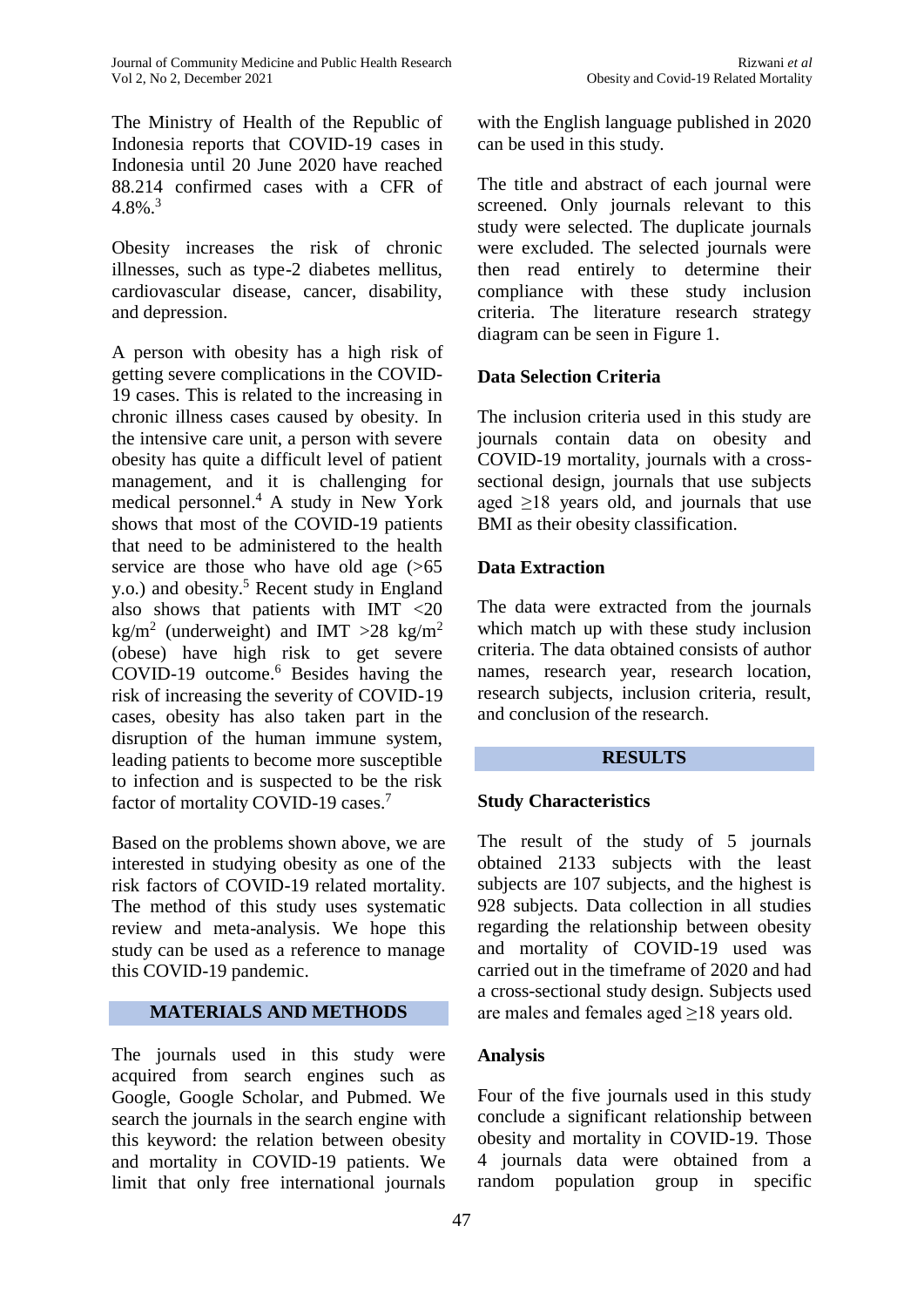healthcare facilities or places, so it can plenty describe the global situation nowadays.



**Figure 1.** Literature research strategy.

Besides, one journal states that obesity does not significantly relate to COVID-19 mortality in COVID-19 patients with malignancy. Many factors affect the mortality of COVID-19 patients with malignancy rather than obesity itself.

Meta-Analysis of those five journals shows that obesity is the risk factor of mortality in COVID-19 (OR = 2.041; 95% CI =  $1.027 -$ 4.058). There is also a significant relationship between obesity and COVID-19 mortality, proven by the p-value  $= 0.042$ .

# **DISCUSSION**

Obesity is a risk factor for various diseases, including COVID-19. The research results in the previous section found that obesity is a risk factor for the mortality of COVID-19 with OR = 2.041; 95% CI =  $1.027 - 4.058$ . *The p*-*value* in this study was 0,042  $(p<0.05)$ ; these results indicate that this study is significant. The odds ratio obtained in this study illustrates that obese COVID-19 patients have a risk of mortality two times higher than the non-obese group.

Research by Cai *et al.,* found that obese men compared to non-obese were 5.66 times more likely to fall into severe COVID-19 infection (OR 5.66; 95% CI 1.80–17.75;  $p =$ 0.003). In the same study, one in three patients who died were obese patients.<sup>8</sup>

Where Escalera-Antezana, who has researched on the first 107 cases of COVID-19 in Bolivia, found that age 60, hypertension, chronic heart failure, diabetes, obesity, and the need for ICU are significant risk factors for COVID-19 mortality. 9

Giacomelli *et al.* conducted a study of mortality in the first 30 days of treatment in cases of the first wave of COVID-19 in Italy and found that the elderly and obesity increased the risk of death. 10

Rottoli *et al.* who conducted a study to determine the relationship between obesity and the severity of COVID-19 found that obesity is a risk factor that can increase the risk of 2,32 times greater incidence of respiratory failure (OR: 2.32; 95% CI: 1.31  $-4.09$ ,  $p = 0.004$ ), 4.96 times the need for ICU care (OR: 4.96; 95% CI: 2.53 – 9.74; p  $\leq 0.001$ ), and 12,1 times the risk of death (OR: 12.1; 95% CI:  $3.25 - 45.1$ ; p <0.001) in the case of COVID-19.<sup>11</sup>

In a study that focused more on cancer patients with COVID-19 by Kuederer *et al*., It was found that 12% of all cancer patients who died from COVID-19 were obese. However, from statistical tests on patients with cancer who died from COVID-19, obesity was not a significant factor causing mortality from Covid-19. There are still many other factors involved in cancer patients, such as the result of cancer itself and the treatment being carried out.<sup>12</sup>

The study we conducted is still in line with the five studies we used for further analysis. Nearly all studies support that obesity is a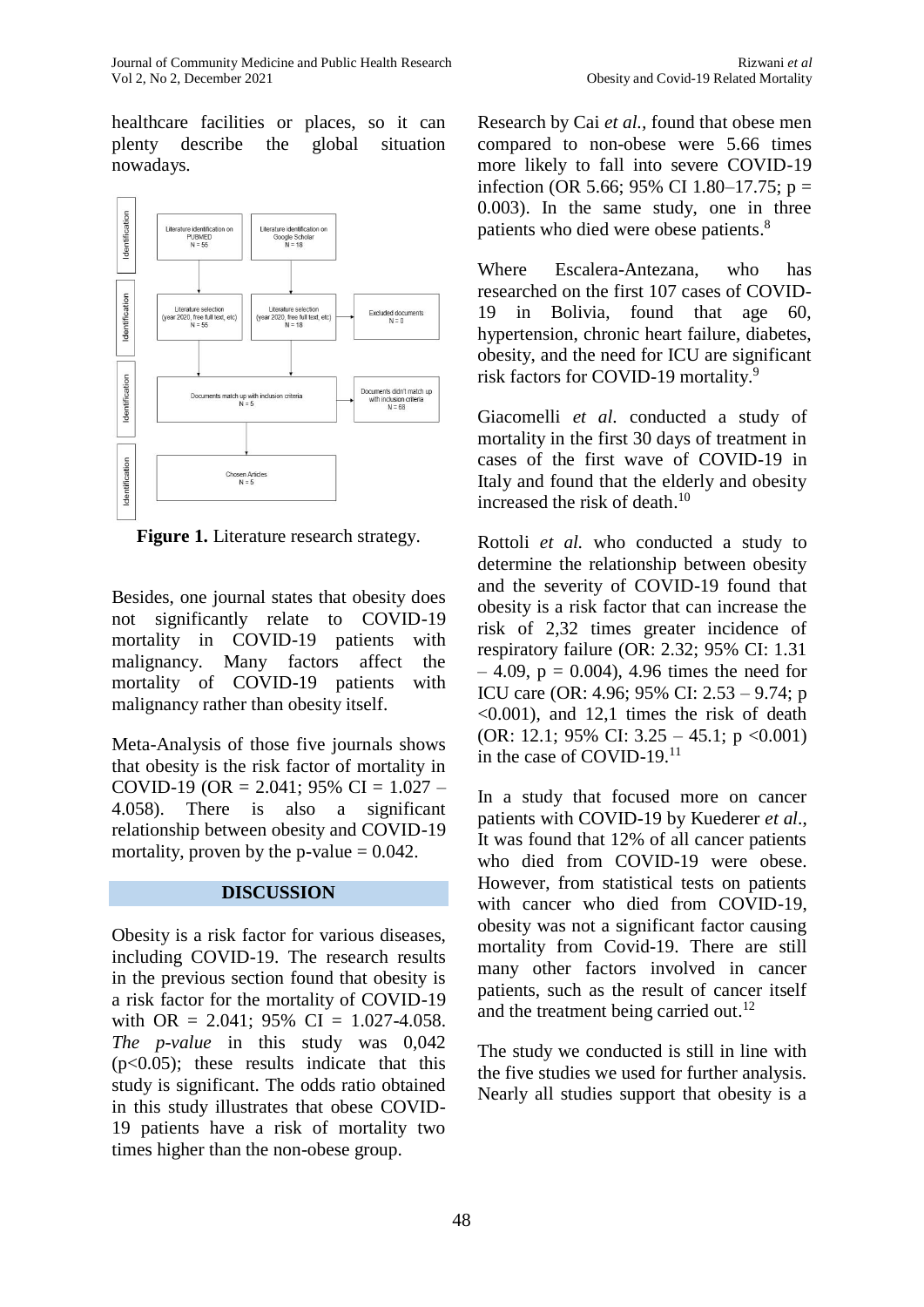factor in the severity of mortality of COVID-19 cases. Apart from obesity, it was mentioned above that there are other risk factors, including old age, diabetes, and hypertension.

The pathophysiology of obesity as a mortality factor from COVID-19 is not yet clear; however, several theories try to explain the course of COVID-19 in obese patients.

Obesity affects various body systems related to the pathogenesis of COVID-19. People with obesity have reduced lung capacity and are more prone to respiratory infections. The lungs of obese people tend to be more restrictive or have more difficulty expanding so that vital lung capacity is reduced.<sup>13</sup> This reduced vital lung capacity can be fatal when we are in a state of increased oxygen demand, for example, in pneumonia. Obesity can exacerbate the state of respiratory failure.

Proinflammatory cytokine will be triggered by the excess of adipose cells in an obese individual, which will cause the inflammation process to happen. Obesity itself is a condition with chronic inflammation as a result of this adipose cell stack.<sup>14</sup> Adipose tissue contains various immune cells such as Th2, M-2, Treg, CD8+, and M-1. Those immune cells in normal conditions always maintain their balanced state. However, in obesity, the immune cells in adipose tissue that role as an anti-inflammation (Th2, M-2, Treg) are reduced, and the pro-inflammation immune cells (CD8+, M-1) are increased. This will lead Adipose tissue to become an inflamed tissue that excessively secretes cytokines. Cytokine storm is suspected to be one of the pathophysiologies of the severity of COVID-19, which will worsen if there is a chronic inflammatory condition, for example, in the case of obesity.<sup>15</sup>

Obesity is often found with bad lipid profiles such as dyslipidemia. Dyslipidemia will increase vascular coagulability and makes blood to be more viscous. This viscous blood condition is causing vascular to become inflamed, including the vascular in lungs. Vascular inflammation caused by hypercoagulation blood is suspected to be one of the causes of severity in COVID-19 cases. 16

In the lungs, SARS-CoV-2 attacks ACE-2 receptors and makes its amount in the lungs become depleted. The decreasing number of ACE-2 receptors in the lungs will disrupt its function to convert the angiotensin-II into angiotensin. The increasing amount of angiotensin-II in the lungs can causa various problems such as vasoconstriction, oxidation, fibrosis, and lung inflammation that leads to Acute Lung Injury and a respiratory failure. This condition will increase the risk of mortality in COVID-19 patients. 16

SARS-CoV-2 binds with ACE-2 (Angiotensin-Converting Enzyme-2) receptor to enter the cells. ACE-2 receptors are found in various places inside the human body; one is in Adipose cells.<sup>17</sup> In obese patients, the number of Adipose cells is increased as well as the ACE-2 receptors. This condition will make more viruses enter the Adipose cells, leading Adipose cells to become the reservoir of SARS-CoV-2. This condition will increase the viral load in obese patients and eventually lead to higher morbidity and mortality in COVID-19 cases. 18

In Pancreas, the expression of ACE-2 receptor and SARS-CoV-2 causes dysfunction of the Pancreatic ß-cells that cause increases in blood sugar levels and insulin resistance. <sup>19</sup> This uncontrolled hyperglycemic condition will increase the severity of COVID-19, especially in diabetes and obese patients.<sup>20</sup>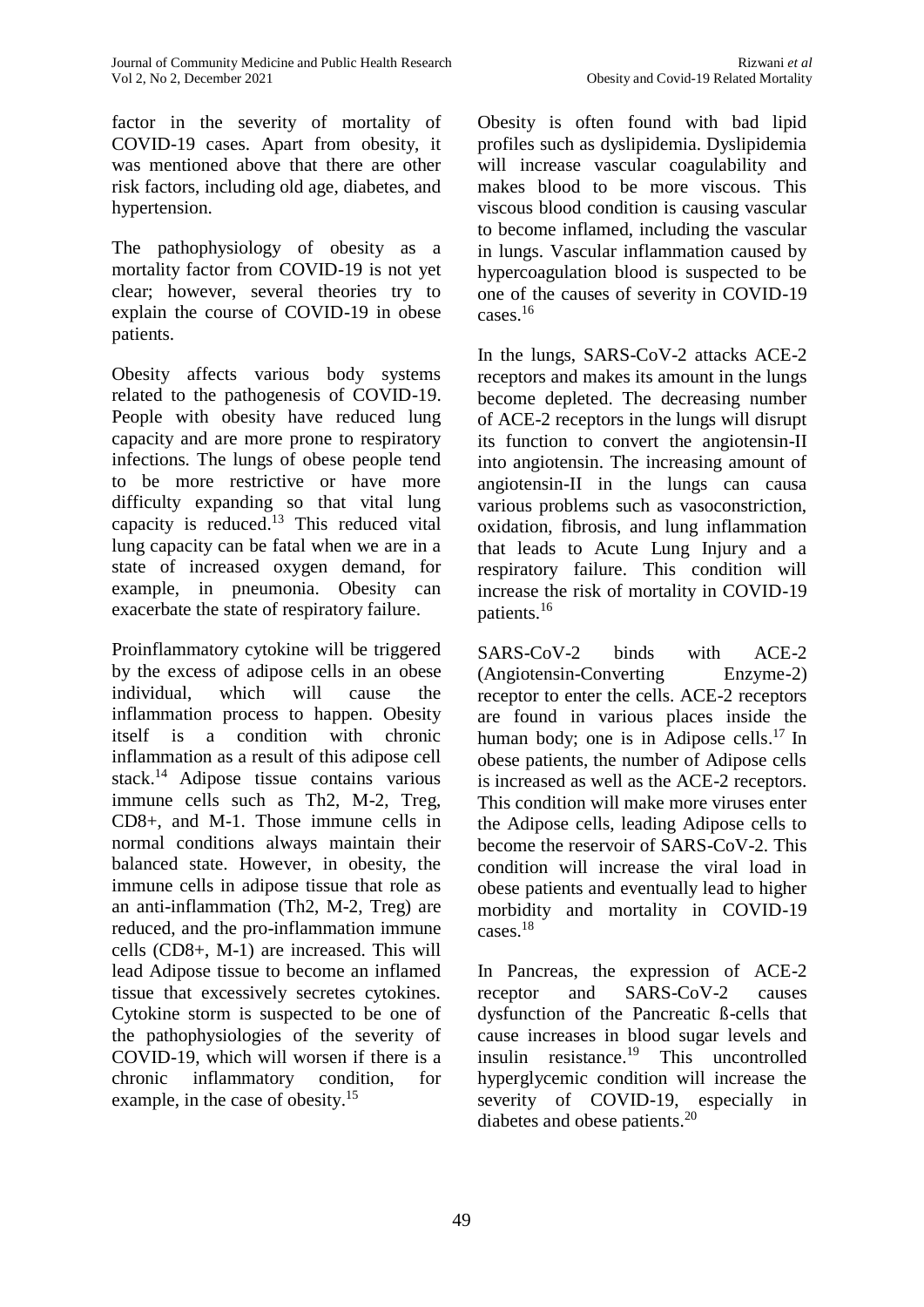#### **Table 1.** Study Characteristics

|                  | <b>Author Names</b><br>(Year)                  | <b>Location and</b><br><b>Research Year</b> | <b>Study</b><br><b>Design</b> | <b>Inclusion Criteria</b>                                                                                                                                                  | <b>Sample</b><br><b>Size</b> | <b>Statistic</b><br><b>Analysis Result</b>       | <b>Conclusion</b>                                                                                                 |  |
|------------------|------------------------------------------------|---------------------------------------------|-------------------------------|----------------------------------------------------------------------------------------------------------------------------------------------------------------------------|------------------------------|--------------------------------------------------|-------------------------------------------------------------------------------------------------------------------|--|
| $\overline{1}$ . | Cai, Q., et al<br>$(2020)^9$                   | Hospital,<br>Shenzen<br>China<br>in 2020    | Cross-<br>sectional           | All of the COVID-19 patients<br>confirmed with a nasal swab and<br>quantitative PCR (qPCR) assay in<br>Shenzhen Hospital, China from 11                                    | 383                          | $p$ -value = 0.007<br>(p<0.05)<br>$OR = 3.40$    | There is a significant<br>relationship between<br>obesity and mortality of<br>COVID-19                            |  |
|                  |                                                |                                             |                               | February until 21 February 2020                                                                                                                                            |                              |                                                  |                                                                                                                   |  |
| 2.               | Escalera-<br>Antezana, et al.<br>$(2020)^{10}$ | Bolivia<br>in 2020                          | $Cross-$<br>sectional         | All of the COVID-19 patients<br>confirmed with RT-PCR in Bolivia<br>from 2 March until 29 March 2020                                                                       | 107                          | $p$ -value= $0.002$<br>(p<0.05)<br>$OR = 12.125$ | There is a significant<br>relationship between<br>obesity and mortality of<br>COVID-19                            |  |
| 3.               | Giacomelli et al.<br>$(2020)^{11}$             | Milan, Italy<br>in 2020                     | $Cross-$<br>sectional         | All of the adult COVID-19 patients<br>confirmed with RT-PCR hospitalized<br>in Luigi Sacco Hospital, Milan, Italy<br>between 21 February and 19 March<br>2020              | 233                          | $p$ -value = 0.0029<br>(p<0.05)<br>$OR = 2.37$   | There is a significant<br>relationship between<br>obesity and mortality of<br>COVID-19                            |  |
| 4.               | Rottoli et al<br>$(2020)^{12}$                 | Bologna, Italy                              | $Cross-$<br>sectional         | All of the COVID-19 patients<br>confirmed with RT-PCR hospitalized<br>in Sant'Orsola Hospital, Bologna,<br>Italy, between 1 March and 20 April<br>2020                     | 482                          | $p$ -value $< 0.001$<br>$OR = 12.1$              | There is a significant<br>relationship between<br>obesity and mortality of<br>COVID-19                            |  |
| 5.               | Kuderer et al<br>$(2020)^{13}$                 | USA, Canada,<br>and Spain                   | Cross-<br>sectional           | All the patients who have the history<br>malignancy<br>$\geq$ 18 y.o.,<br>of<br>aged<br>SARS-CoV-2<br>confirmed<br>with<br>infection between 17 March and 16<br>April 2020 | 928                          | $p$ -value = 0.543<br>(p>0.05)<br>$OR = 0.853$   | Ther is no significant<br>relationship between<br>obesity and mortality in<br>COVID-19 patient with<br>malignancy |  |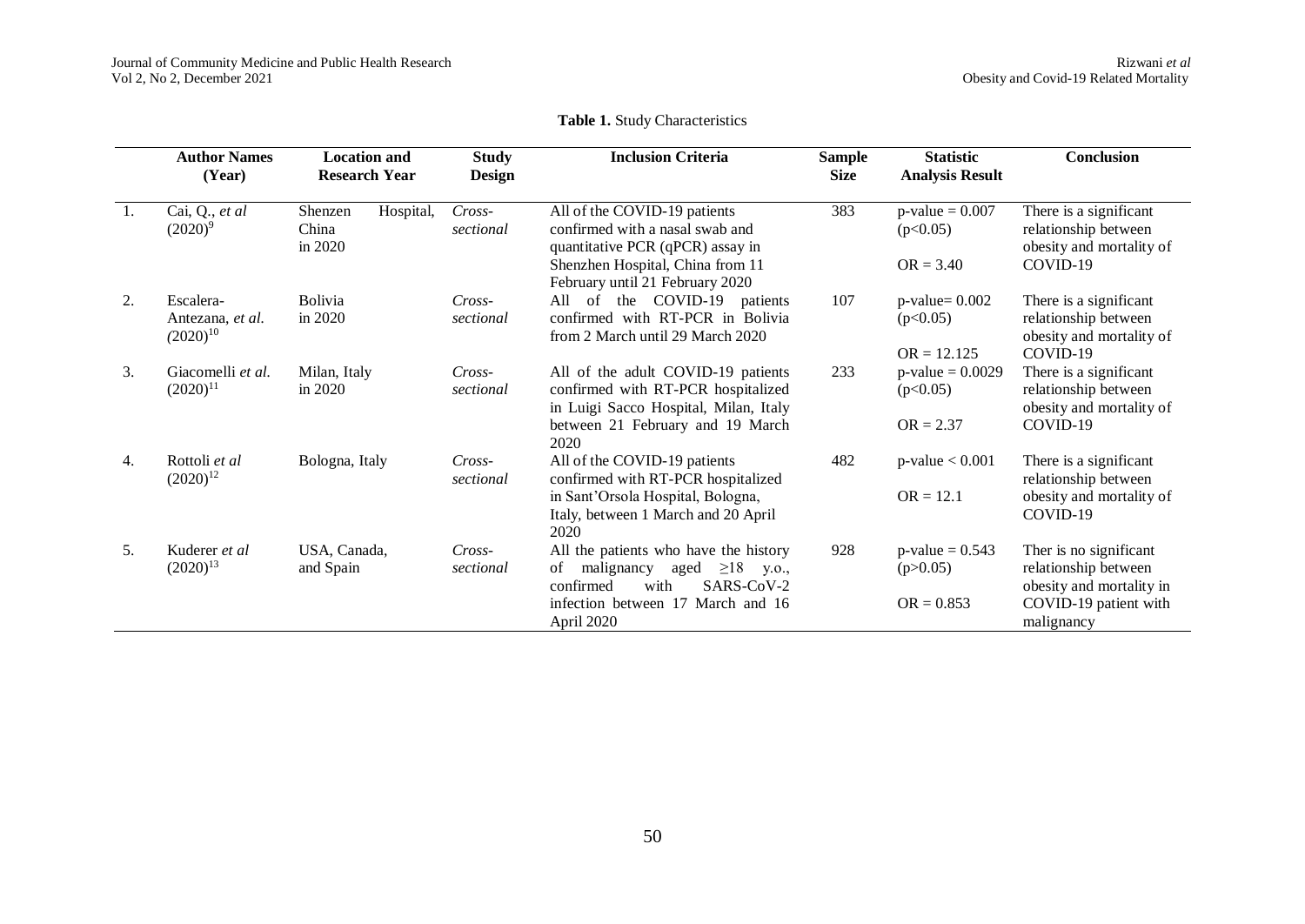| Study name                 | Statistics for each study |                |                |          |                 | Odds ratio and 95% CI |                  |   |                  |     |
|----------------------------|---------------------------|----------------|----------------|----------|-----------------|-----------------------|------------------|---|------------------|-----|
|                            | Odds<br>ratio             | Lower<br>limit | Upper<br>limit |          | Z-Value p-Value |                       |                  |   |                  |     |
| Cai Q, et al (2020)        | 4.250                     |                | 0.377 47.925   | 1 1 7 1  | 0.242           |                       |                  |   |                  |     |
| Escalera A, et al (2020)   | 12.125                    |                | 1.691 86.948   | 2.483    | 0.013           |                       |                  |   |                  |     |
| Giacomelli A, et al (2020) | 2.377                     | 1.108          | 5.101          | 2.223    | 0.026           |                       |                  |   |                  |     |
| Kuderer N.M. et al (2020)  | 0.853                     | 0.512          | 1.423          | $-0.608$ | 0.543           |                       |                  |   |                  |     |
| Rottoli (2020)             | 2.123                     | 1.288          | 3.500          | 2.953    | 0.003           |                       |                  |   |                  |     |
| Random                     | 2041                      | 1027           | 4.058          | 2035     | 0.042           |                       |                  |   |                  |     |
|                            |                           |                |                |          |                 | 0.01                  | 0.1              | 1 | 10               | 100 |
|                            |                           |                |                |          |                 |                       | <b>Favours A</b> |   | <b>Favours B</b> |     |

**Table 2.** A meta-analysis of the relation between obesity and mortality in COVID-19

**Meta Analysis** 

## **CONCLUSION**

Most of the studies used in this systematic review and meta-analysis show that obesity is associated with increased mortality risk among patients with COVID-19.

#### **REFERENCES**

- 1. Li Q, Guan X, Wu P, et al (2020). Early Transmission Dynamics in Wuhan, China, of Novel Coronavirus–Infected Pneumonia. New England Journal of Medicine, 382(13), 1199-1207 DOI: 10.1056/NEJMoa2001316.
- 2. WHO (2020). WHO Coronavirus Disease (COVID-19) Dashboard, <https://covid19.who.int/>
- 3. Kementerian RI (2020). Gugus Tugas Percepatan Penanganan COVID-19, <https://covid19.go.id/peta-sebaran>
- 4. Hruby A, Hu FB (2015). The Epidemiology of Obesity: A Big Picture. Pharmaco Economics. 33(7), 673-689. DOI: 10.1007/s40273-014- 0243-x.
- 5. Finer N, Garnett SP, Bruun JM (2020). COVID-19 and obesity. Clinical Obesity. 10(3), e12365. DOI: [https://doi.org/10.1111/cob.12365.](https://doi.org/10.1111/cob.12365)
- 6. Gao M, Piernas C, Astbury NM, et al (2021). The Lancet Diabetes &

Endocrinology. 9(6), 350-359. DOI: 10.1016/S2213-8587(21)00089-9.

- 7. Kassir R (2020). Risk of COVID-19 for patients with obesity. Obes Rev. 21(6), e13034. DOI: 10.1111/obr.13034.
- 8. Cai Q, Huang D, Ou P, et al (2020). COVID-19 in a designated infectious diseases hospital outside Hubei Province, China. Allergy, 75(7), 1742- 1752. DOI: 10.1111/all.14309.
- 9. Escalera-Antezana JP, Lizon-Ferrufino NF, Maldonado-Alanoca A, et al (2020). Clinical features of the first cases and a cluster of Coronavirus Disease 2019 (COVID-19) in Bolivia imported from Italy and Spain. Travel Med Infect Dis, 35, 101653. DOI: 10.1016/j.tmaid.2020.101653.
- 10. Giacomelli A, Ridolfo AL, Milazzo L, et al (2020). 30-day mortality in patients hospitalized with COVID-19 during the first wave of the Italian epidemic: A prospective cohort study. Pharmacol Res. 158, 104931.

DOI: 10.1016/j.phrs.2020.104931.

11. Rottoli M, Bernante P, Belvedere A, et al (2020). How important is obesity as a risk factor for respiratory failure, intensive care admission and death in hospitalised COVID-19 patients? Results from a single Italian centre. European Journal of Endocrinology.